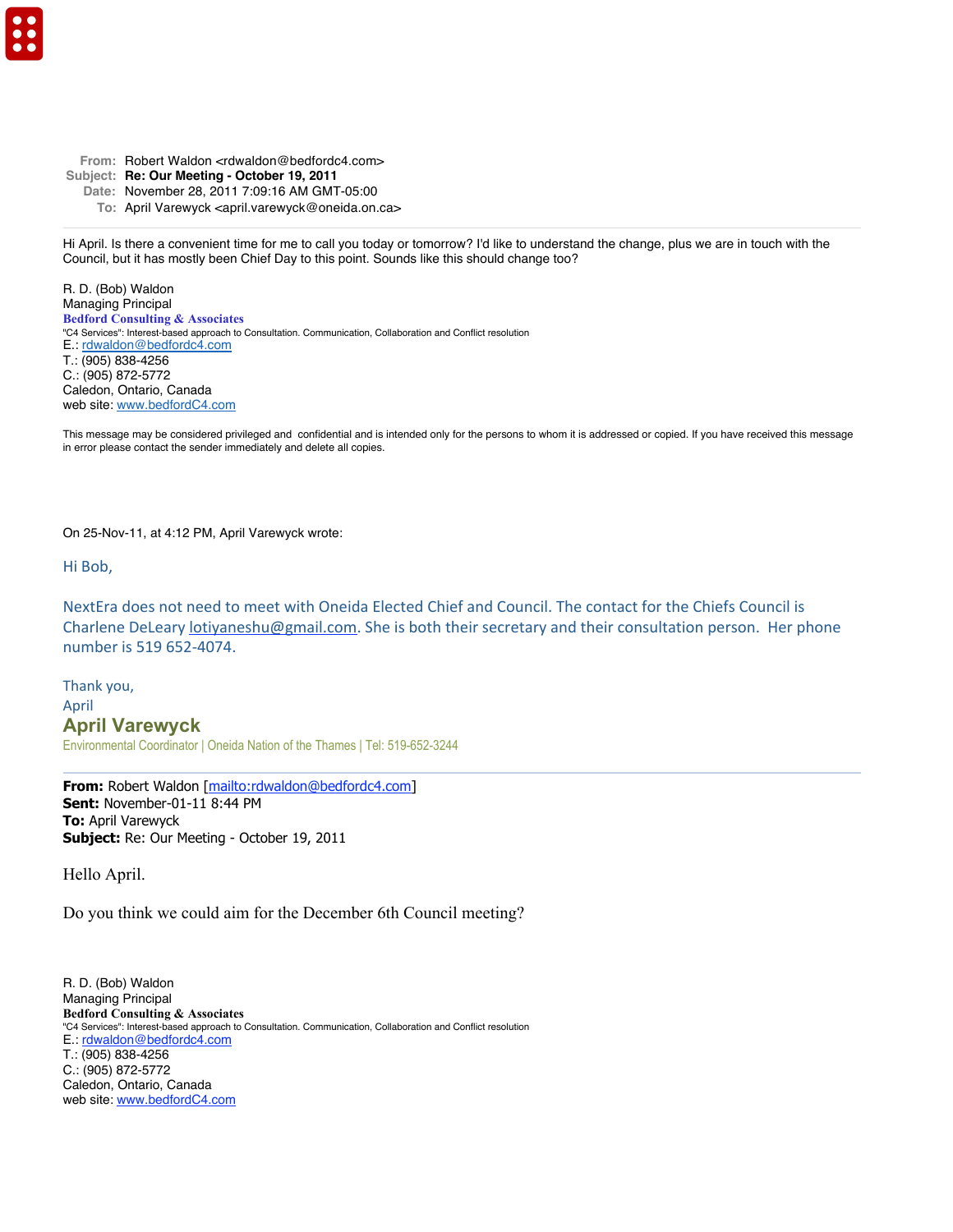This message may be considered privileged and confidential and is intended only for the persons to whom it is addressed or copied. If you have received this message in error please contact the sender immediately and delete all copies.

On 26-Oct-11, at 9:32 AM, April Varewyck wrote:

Hi Bob.

To follow up on last week's meeting:

Chief and council would be interested in meeting with NextEra to discuss the projects. Oneida will need the capacity assistance to review the REA study reports. Oneida would like to review the Aboriginal Consultation Reports before they are submitted to the MOE.

Oneida Elected Council should be consulted on the Adelaide, Bornish, Bluewater, Goshen and Jericho projects and please continue to consult with the traditional council as well.

Thank you, April **April Varewyck** Environmental Coordinator | Oneida Nation of the Thames | Tel: 519-652-3244

**From:** Robert Waldon [mailto:rdwaldon@bedfordc4.com] **Sent:** October-20-11 12:20 PM **To:** April Varewyck **Subject:** Our Meeting - October 19, 2011

Good morning April.

I apologize for having to send the enclosed cover letter after the binder. Here it is together with the updated chart that lists all current NextEra Energy Canada, ULC projects in southwestern Ontario.

My brief notes from our discussion were:

- April to ask if Chief or Chief and Council wish to meet with NextEra project directors for those projects where they have an interest.
- If there will be a need for capacity assistance to review the Renewable Energy Application ("REA") study reports, please let me know in advance so we can work out a scope and budget. There will be a series of reports including archaeology; natural heritage (environment) bird and bat studies, design and operations (including monitoring) and construction. Oneida of the Thames will have some projects in common with other First Nation governments, so any possibility of being able to coordinate these reviews with them would be greatly appreciated.
- A "consultation report" is also required to be filed for the REA. It includes an "Aboriginal Consultation Report". Please let me know if you have protocols or wishes to review these reports as they are drafted but before submission to Ministry of Environment. You can see an example of the form and content of 2 such reports on www.NextEraEnergyCanada.com (Conestogo and Summerhaven projects).

Oneida Nation of the Thames is listed on the so-called "Director's Lists" of communities to be consulted for